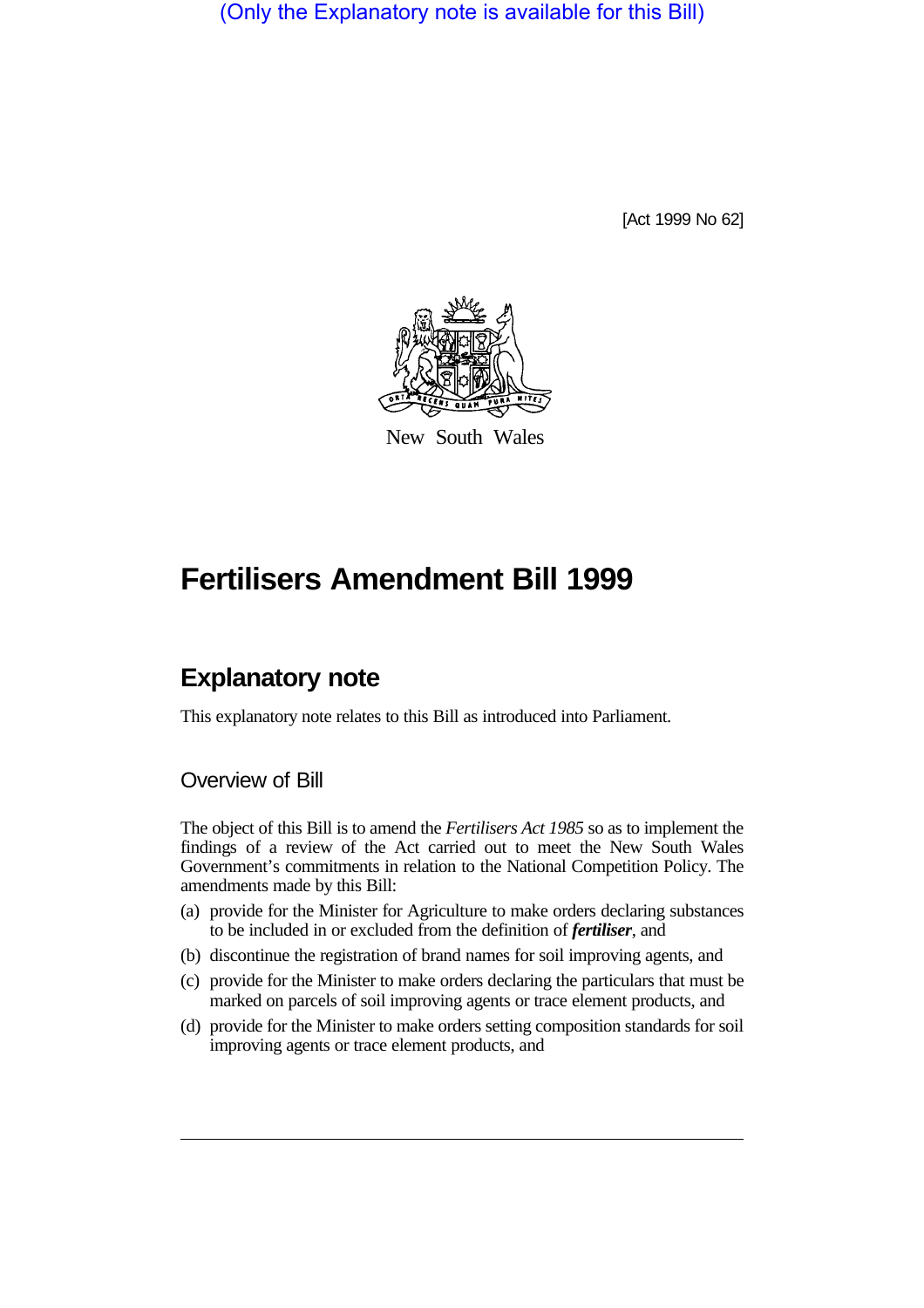Fertilisers Amendment Bill 1999 [Act 1999 No 62]

Explanatory note

- (e) create offences relating to failure to mark parcels of soil improving agents or trace element products and to the selling of parcels of soil improving agents or trace element products that do not comply with marked particulars or with composition standards, and
- (f) remove obsolete provisions, including provisions relating to the appointment of analysts, and
- (g) make other changes of a minor or consequential nature.

### Outline of provisions

**Clause 1** sets out the name (also called the short title) of the proposed Act.

**Clause 2** provides for the commencement of the proposed Act on a day or days to be appointed by proclamation.

**Clause 3** is a formal provision giving effect to the amendments to the *Fertilisers Act 1985* set out in Schedule 1.

**Clause 4** is a formal provision giving effect to the amendments to the *Fertilizers (Amendment) Act 1992* in Schedule 2.

# **Schedule 1 Amendment of Fertilisers Act 1985**

#### **Definition of "fertiliser"**

**Schedule 1 [4]** and **[5]** restate the definition of *fertiliser* so that the Minister for Agriculture may make an order including specified substances within the definition (and therefore within the scope of the *Fertilisers Act 1985*) or excluding specified substances from the definition. An order of this type will be subject to Parliamentary review in the same way as a statutory rule.

#### **Discontinuation of registration of brand names**

**Schedule 1 [7]** repeals those provisions of the Act that provide for the registration of brand names in relation to substances intended to be sold as soil improving agents.

**Schedule 1 [1]** makes a consequential amendment to the long title of the Act.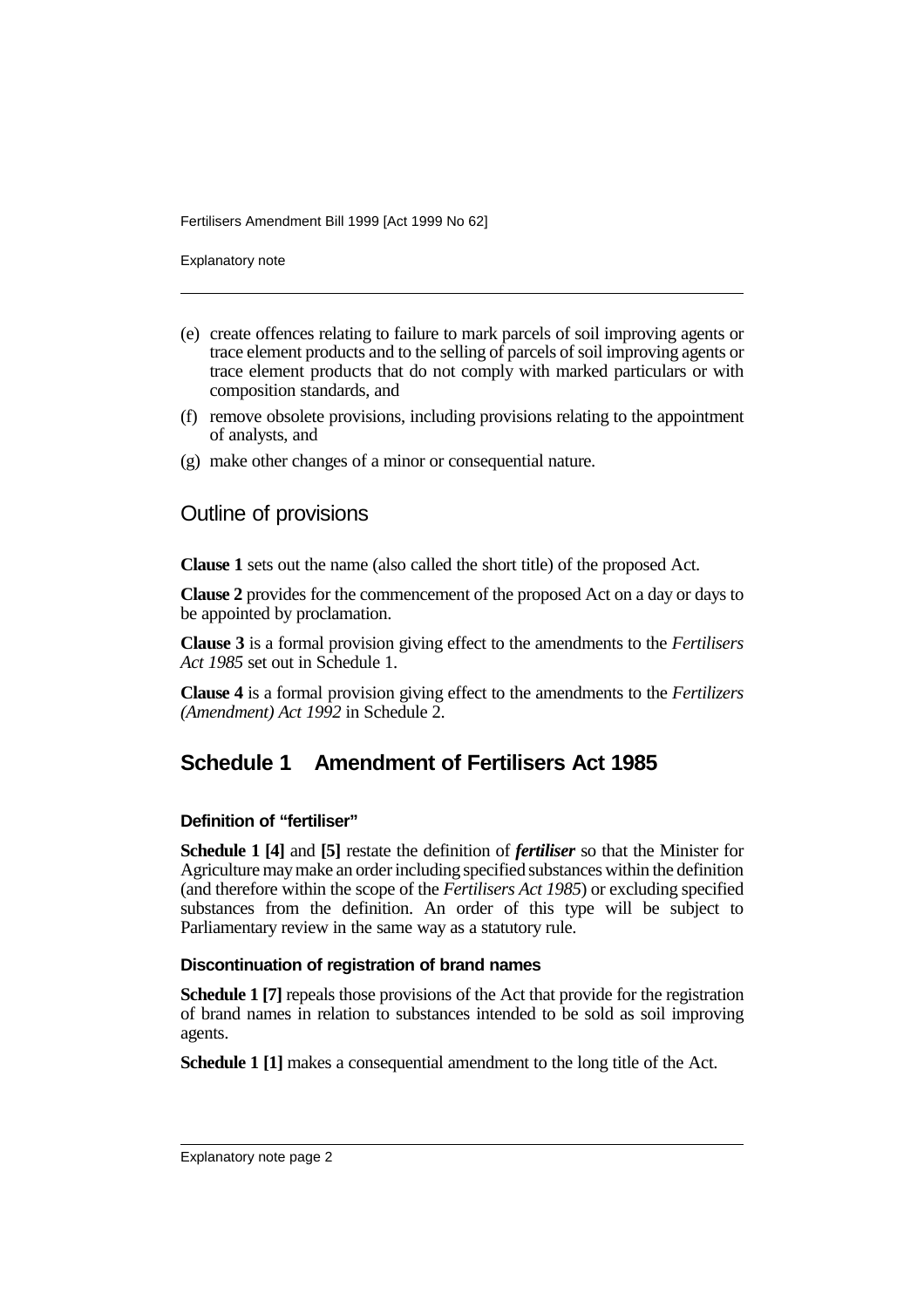Fertilisers Amendment Bill 1999 [Act 1999 No 62]

Explanatory note

**Schedule 1 [8]** repeals a provision that creates an offence of sale otherwise than under a registered brand name. (That provision will be redundant when the system of registration is discontinued.)

**Schedule 1 [6]** sets out the object of the amended Act, which no longer includes the registration of brand names.

#### **Regulation of sale by dealers**

**Schedule 1 [9]** and **[13]** provide for the Minister to make orders regarding the particulars required to be marked on parcels containing soil improving agents and trace element products. (Such particulars are presently set out in the Act and the regulations.) Ministerial orders will be subject to Parliamentary review in the same way as statutory rules.

**Schedule 1 [10]** restates the offence of selling soil improving agents that do not comply with the particulars marked on the parcel in which they are sold.

**Schedule 1 [14]** creates a new, analogous, offence in relation to trace element products (see proposed section 22A).

**Schedule 1 [11]** and **[14]** provide for the Minister to make orders setting composition standards for soil improving agents and trace element products, being the maximum concentration or proportion of anything that a soil improving agent or trace element product may contain. (Such composition standards presently apply only to soil improving agents, and are set out in the regulations.) Ministerial orders will be subject to Parliamentary review in the same way as statutory rules.

**Schedule 1 [12]** omits a provision dealing with the information required to be provided when soil improving agents are sold on prescription.

#### **Provisions relating to analysts**

**Schedule 1 [16]** omits provisions relating to the appointment of public servants as analysts for the purposes of the Act and to the procedure for analyses conducted by such analysts.

**Schedule 1 [15]** makes a consequential amendment.

**Schedule 1 [17]** restates a provision dealing with evidentiary certificates that purport to have been signed by inspectors or analysts. The revised provision applies only to inspectors.